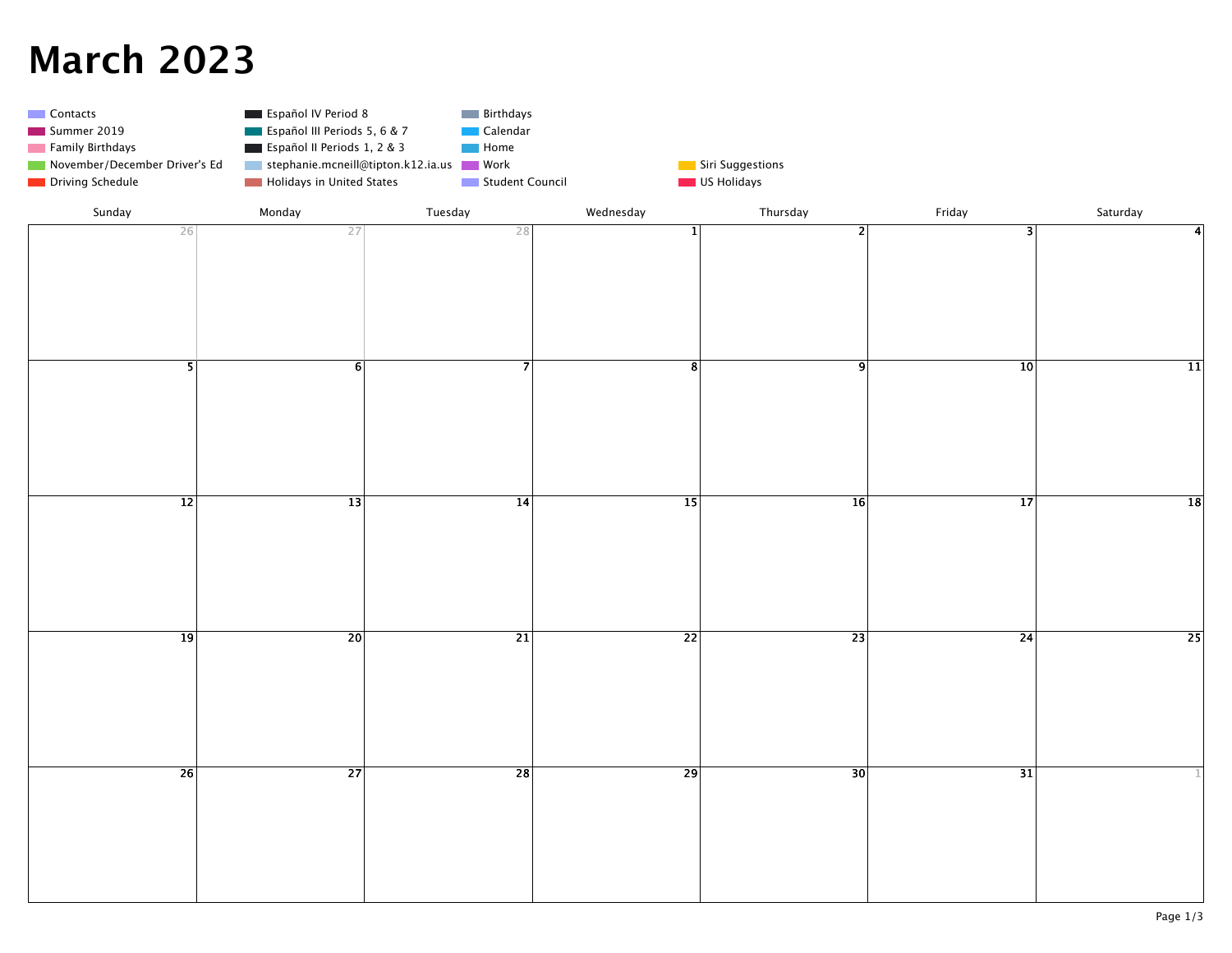## **April 2023**



| Sunday          | Monday          | Tuesday         | Wednesday       | Thursday        | Friday          | Saturday        |
|-----------------|-----------------|-----------------|-----------------|-----------------|-----------------|-----------------|
| 26              | 27              | 28              | 29              | 30              | 31              | $\mathbf 1$     |
|                 |                 |                 |                 |                 |                 |                 |
|                 |                 |                 |                 |                 |                 |                 |
|                 |                 |                 |                 |                 |                 |                 |
|                 |                 |                 |                 |                 |                 |                 |
| $\overline{2}$  |                 | $\overline{4}$  | $\overline{5}$  |                 | $\overline{7}$  |                 |
|                 | $\overline{3}$  |                 |                 | $\overline{6}$  |                 | 8               |
|                 |                 |                 |                 |                 |                 |                 |
|                 |                 |                 |                 |                 |                 |                 |
|                 |                 |                 |                 |                 |                 |                 |
|                 |                 |                 |                 |                 |                 |                 |
| $\overline{9}$  | $\overline{10}$ | $\overline{11}$ | $\overline{12}$ | $\overline{13}$ | $\overline{14}$ | $\overline{15}$ |
|                 |                 |                 |                 |                 |                 |                 |
|                 |                 |                 |                 |                 |                 |                 |
|                 |                 |                 |                 |                 |                 |                 |
|                 |                 |                 |                 |                 |                 |                 |
|                 |                 |                 |                 |                 |                 |                 |
| $\overline{16}$ | $\overline{17}$ | $\overline{18}$ | $\overline{19}$ | $\overline{20}$ | $\overline{21}$ | $\overline{22}$ |
|                 |                 |                 |                 |                 |                 |                 |
|                 |                 |                 |                 |                 |                 |                 |
|                 |                 |                 |                 |                 |                 |                 |
|                 |                 |                 |                 |                 |                 |                 |
| $\overline{23}$ | $\overline{24}$ | $\overline{25}$ | $\overline{26}$ | $\overline{27}$ | $\overline{28}$ | $\overline{29}$ |
|                 |                 |                 |                 |                 |                 |                 |
|                 |                 |                 |                 |                 |                 |                 |
|                 |                 |                 |                 |                 |                 |                 |
|                 |                 |                 |                 |                 |                 |                 |
|                 |                 |                 |                 |                 |                 |                 |
| $\overline{30}$ | $\mathbf{1}$    | 2 <sup>1</sup>  | 3 <sup>1</sup>  | 4               | 5               |                 |
|                 |                 |                 |                 |                 |                 |                 |
|                 |                 |                 |                 |                 |                 |                 |
|                 |                 |                 |                 |                 |                 |                 |
|                 |                 |                 |                 |                 |                 |                 |
|                 |                 |                 |                 |                 |                 |                 |